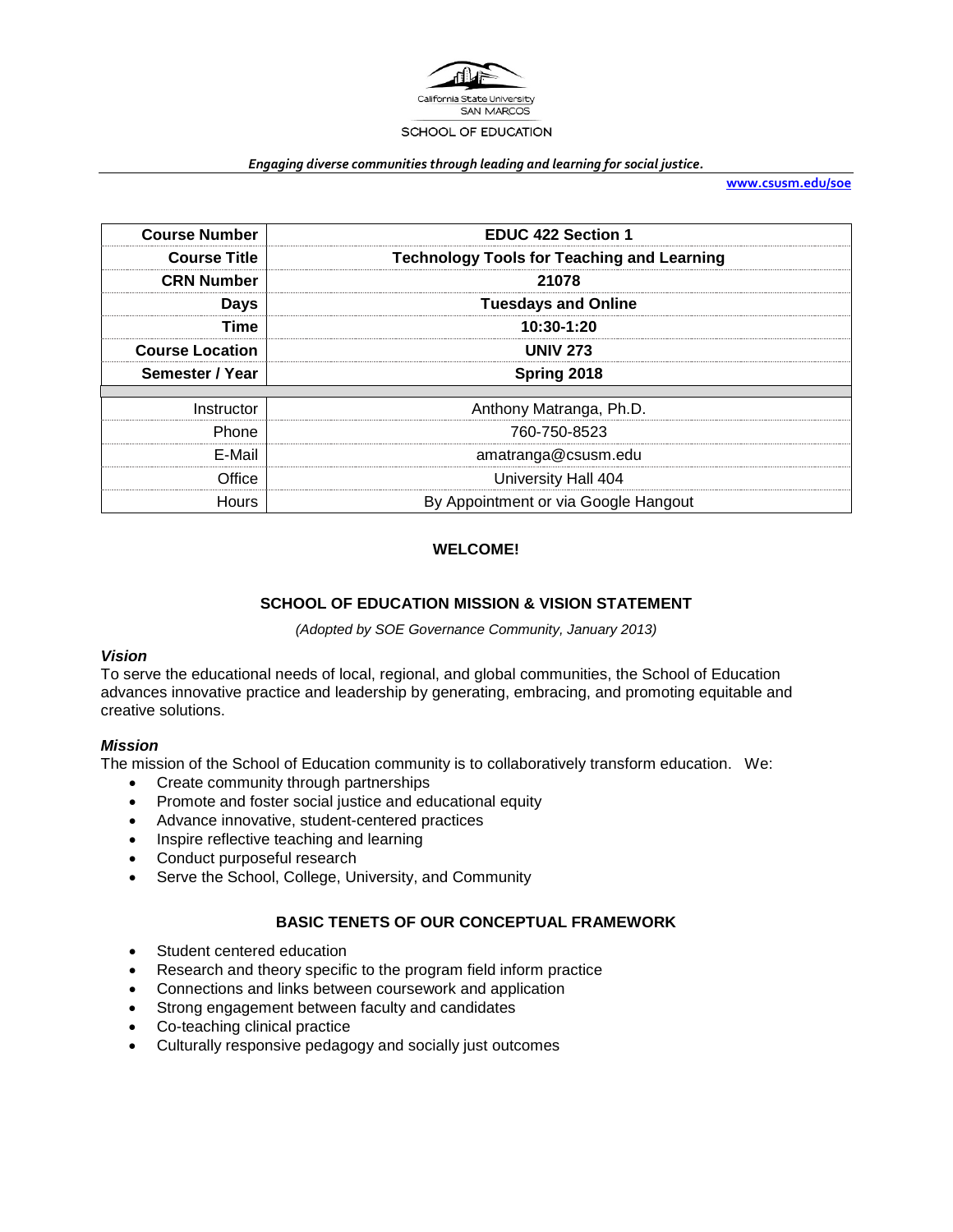### **TABLE OF CONTENTS**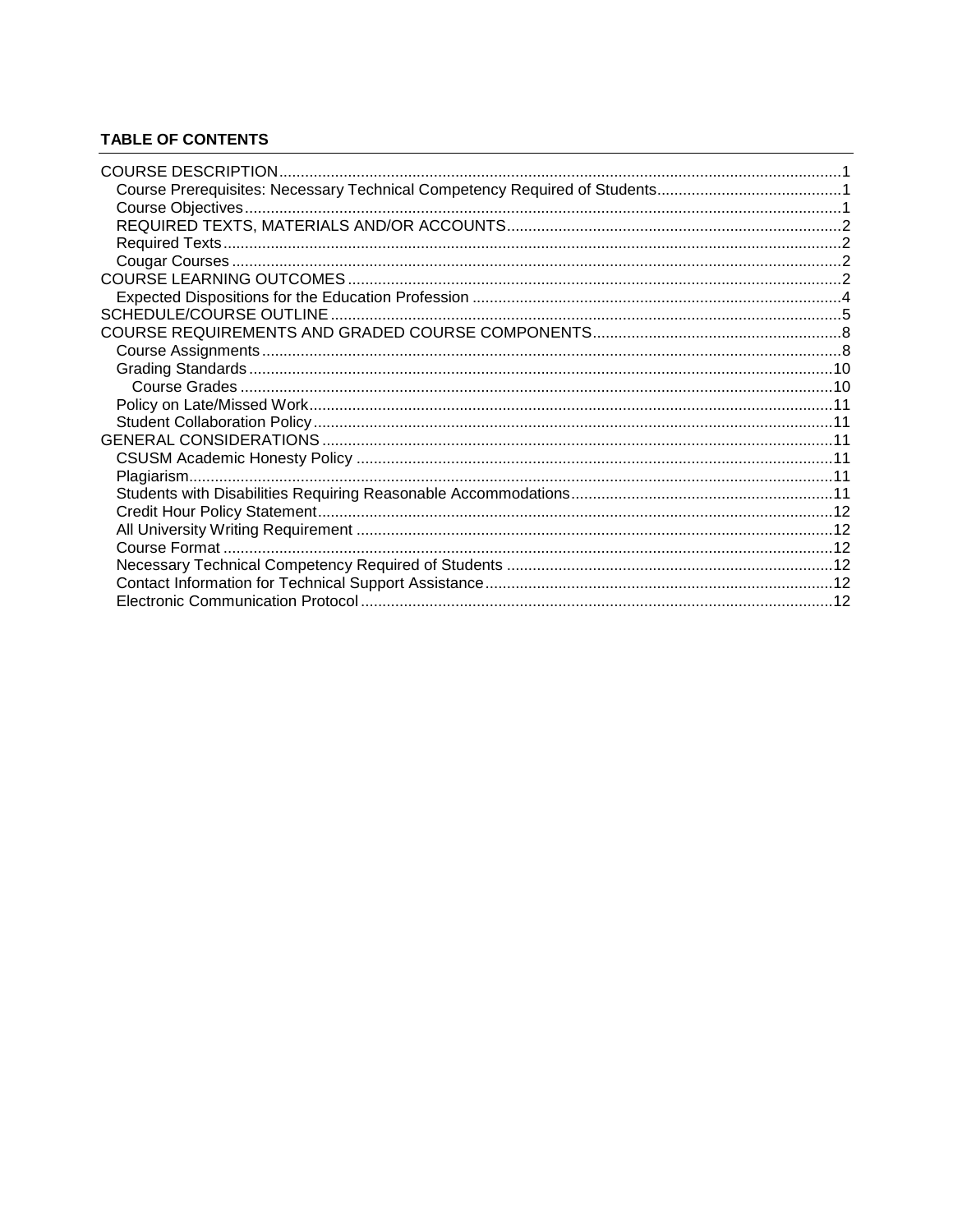### **COURSE DESCRIPTION**

<span id="page-2-0"></span>Technology Tools for Teaching and Learning focuses on knowledge and skills necessary to apply educationoriented productivity tools, graphic organizers, database and spreadsheets, presentation tools, schoolappropriate multimedia tools, and communication tools. The course meets the technology prerequisite skill requirement for entering the credential program.

# **General Course Information**

The course is designed to provide you with insights and experiences to potential technologies that you may use in your future classroom.

The course is predominately project-based so you will complete projects to show your knowledge and mastery of the technology that has been assigned.

- 1. Please note about weekly Forums
	- Initial forums due on Saturday by 11:55 p.m.
	- Two peer responses due on Tuesdays by 11:55 p.m.

- No Late initial forums or peer responses will receive points unless circumstances prevent you from doing so. If this happens, please let me know immediately so we can formulate a plan for you to complete the discussion forum and receive a score.

- 2. Please note that Assignments are due on Saturday by 11:55 p.m.
- 3. Please note that most assignments will be submitted as initial posts to the discussion forums. Following the submission of an assignment on a Saturday, in a group you will provide feedback to your peers' work.
- 4. While logged into the course, please click on "This Course" to view your grades, assignments, and forums. The "Assignments" option is most helpful to view each week's assignments by week, see due dates, and grade for a particular assignment.

The EDUC 422 course prepares teacher candidates to apply specific educational technology-based applications in methods courses for implementation in teaching and learning with students as well as to their own professional growth. When entering the teacher education program, teacher candidates are expected to have competency in the applications covered in this course. Therefore, School of Education faculty will make assignments requiring teacher candidates to apply technology concepts and skills.

This course is designed for teacher candidates who have met the campus-wide Computer Competency Requirement (CCR) or have pre-requisite skills equal to the CCR and anticipate entrance into the teacher preparation program. This three-unit course partially fulfills the technology competencies as identified by the California Commission on Teacher Credentialing (CCTC).

### <span id="page-2-1"></span>**Course Prerequisites: Necessary Technical Competency Required of Students**

Students need to have basic computing knowledge and skills such as word processing, file and folder organization and storage, and e-mail and the Internet. It is recommended that students complete a fundamental computer literacy course with a grade B or higher in the last 12 months.

### <span id="page-2-2"></span>**Course Objectives**

Teacher candidates will demonstrate competency in:

- Meeting the International Society for Technology in Education Standards for Teachers (ISTE Standards •T) outlined below at a basic level of proficiency;
- Using a variety of educational technology tools that are applied in teaching and learning within the credential program and used in public school settings; and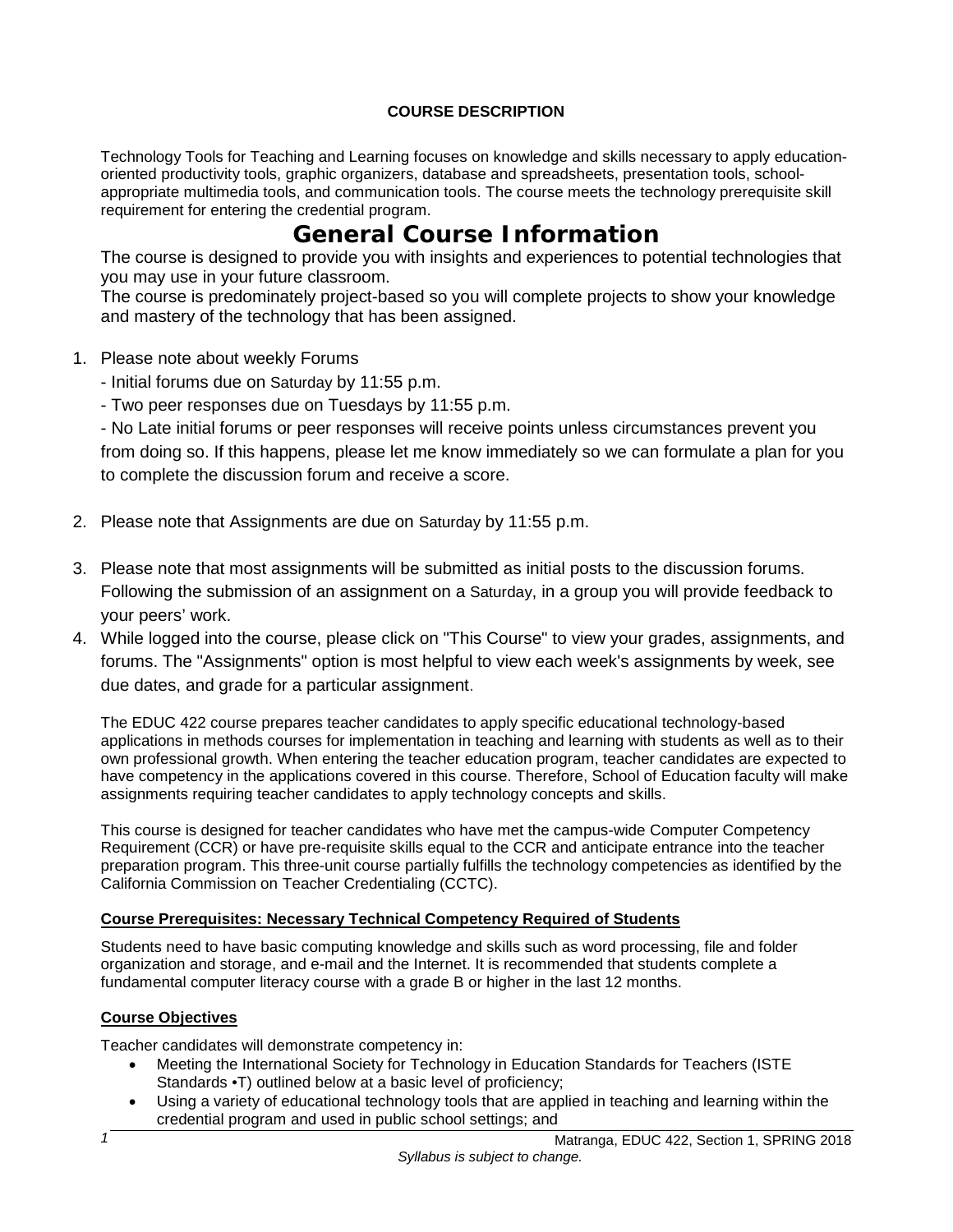• Setting up an electronic portfolio and demonstrating proficiencies in all seven areas of ISTE Teacher Standards.

### **REQUIRED TEXTS, MATERIALS AND/OR ACCOUNTS**

### <span id="page-3-1"></span><span id="page-3-0"></span>**Required Texts**

There is no required text for this course. Instead, you will need the following:

- Cloud-based storage (e.g., Google Drive or Dropbox) or a mass storage device, e.g., USB flash drive (8 GB or larger).
- Use of a digital video camera for the video project. Check-out is available from the Kellogg library on  $2<sup>nd</sup>$  floor. Alternatively, a mobile device with a good video camera may be used.

It is not necessary to purchase the educational software, as many of the specific software titles are available on the Web, free in demo-version, and/or available on campus.

### <span id="page-3-2"></span>**Cougar Courses**

Access from [https://cc.csusm.edu/,](https://cc.csusm.edu/) where course materials and assignments are posted. Any changes to assignments will be announced via Cougar Course News Forum which notifies you in your Cougar email.

# **COURSE LEARNING OUTCOMES**

<span id="page-3-3"></span>This course is designed to help candidates seeking a California teaching credential to develop the skills, knowledge, and attitudes necessary to assist schools and districts in implementing effective programs for all students. The successful candidate will be able to merge theory and practice in order to realize a comprehensive and extensive educational program for all students.

# **ENDURING QUESTIONS**

1. How can technology be used to reorganize the process of teaching and learning?

- a. How can technology be used to gain access to student thinking and make this thinking public?
- b. How can technology be used to enhance student-student and teacher-student collaboration?

# **ISTE STANDARDS FOR EDUCATORS**

### *Empowered Professional*

# 1. **Learner**

Educators continually improve their practice by learning from and with others and exploring proven and promising practices that leverage technology to improve student learning. Educators:

a. Set professional learning goals to explore and apply pedagogical approaches made possible by technology and reflect on their effectiveness.

b. Pursue professional interests by creating and actively participating in local and global learning networks.

c. Stay current with research that supports improved student learning outcomes, including findings from the learning sciences.

# 2. **Leader**

Educators seek out opportunities for leadership to support student empowerment and success and to improve teaching and learning. Educators:

a. Shape, advance and accelerate a shared vision for empowered learning with technology by engaging with education stakeholders.

b. Advocate for equitable access to educational technology, digital content and learning opportunities to meet the diverse needs of all students.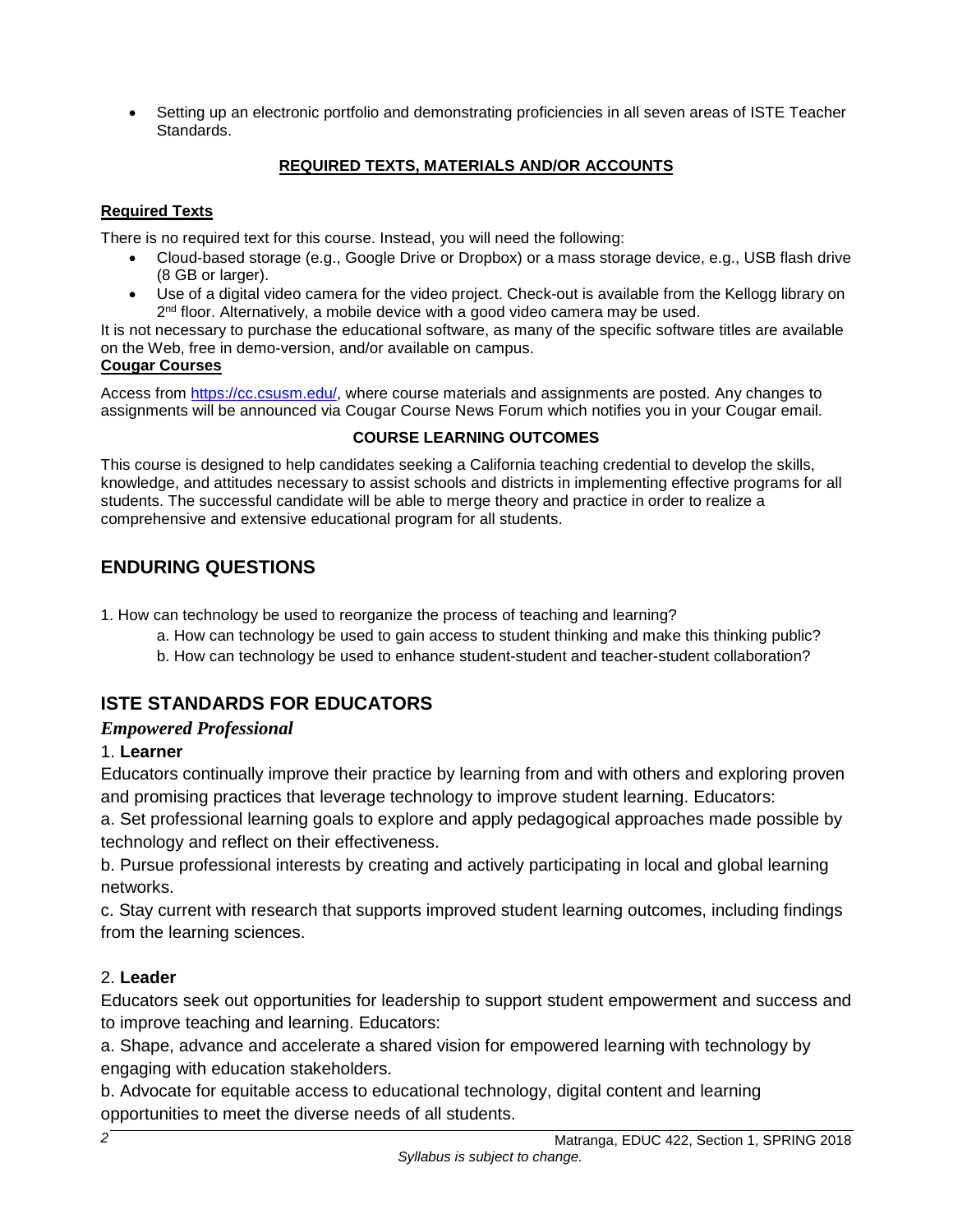c. Model for colleagues the identification, exploration, evaluation, curation and adoption of new digital resources and tools for learning.

# 3. **Citizen**

Educators inspire students to positively contribute to and responsibly participate in the digital world. Educators:

a. Create experiences for learners to make positive, socially responsible contributions and exhibit empathetic behavior online that build relationships and community.

b. Establish a learning culture that promotes curiosity and critical examination of online resources and fosters digital literacy and media fluency.

c. Mentor students in the safe, legal and ethical practices with digital tools and the protection of intellectual rights and property.

d. Model and promote management of personal data and digital identity and protect student data privacy.

# *Learning Catalyst*

# 4. **Collaborator**

Educators dedicate time to collaborate with both colleagues and students to improve practice, discover and share resources and ideas, and solve problems. Educators:

a. Dedicate planning time to collaborate with colleagues to create authentic learning experiences that leverage technology.

b. Collaborate and co-learn with students to discover and use new digital resources and diagnose and troubleshoot technology issues.

c. Use collaborative tools to expand students' authentic, real-world learning experiences by engaging virtually with experts, teams and students, locally and globally.

d. Demonstrate cultural competency when communicating with students, parents and colleagues and interact with them as co-collaborators in student learning.

# 5. **Designer**

Educators design authentic, learner-driven activities and environments that recognize and accommodate learner variability. Educators:

a. Use technology to create, adapt and personalize learning experiences that foster independent learning and accommodate learner differences and needs.

b. Design authentic learning activities that align with content area standards and use digital tools and resources to maximize active, deep learning.

c. Explore and apply instructional design principles to create innovative digital learning environments that engage and support learning.

# 6. **Facilitator**

Educators facilitate learning with technology to support student achievement of the 2016 ISTE Standards for Students. Educators:

a. Foster a culture where students take ownership of their learning goals and outcomes in both independent and group settings.

b. Manage the use of technology and student learning strategies in digital platforms, virtual environments, hands-on makerspaces or in the field.

c. Create learning opportunities that challenge students to use a design process and computational thinking to innovate and solve problems.

d. Model and nurture creativity and creative expression to communicate ideas, knowledge or connections.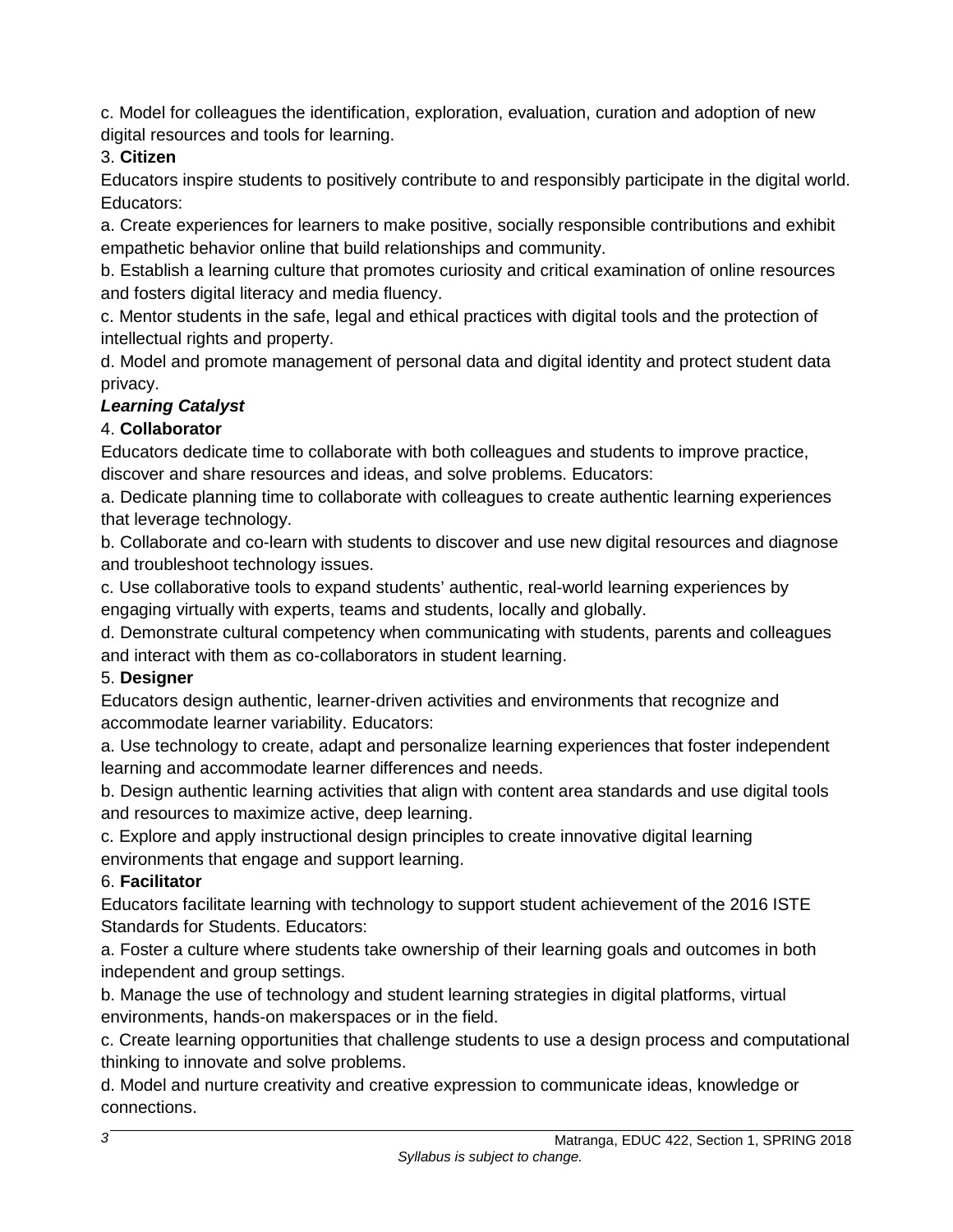# 7. **Analyst**

Educators understand and use data to drive their instruction and support students in achieving their learning goals. Educators:

a. Provide alternative ways for students to demonstrate competency and reflect on their learning using technology.

b. Use technology to design and implement a variety of formative and summative assessments that accommodate learner needs, provide timely feedback to students and inform instruction.

c. Use assessment data to guide progress and communicate with students, parents and education stakeholders to build student self-direction.

For more information, contac[t standards@iste.org.](mailto:standards@iste.org) ISTE Standards for Educators, ©2017, ISTE® (International Society for Technology in Education), iste.org. All rights reserved. [iste.org/standards](https://www.iste.org/standards/standards)

### <span id="page-5-0"></span>**Expected Dispositions for the Education Profession**

Education is a profession that has, at its core, certain dispositional attributes that must be acquired and developed. Teaching and working with learners of all ages requires not only specific content knowledge and pedagogical skills, but positive attitudes about multiple dimensions of the profession. The School of Education has identified six dispositions that must be evident in teacher candidates: social justice and equity, collaboration, critical thinking, professional ethics, reflective teaching and learning, and life-long learning. These dispositions have observable actions that will be assessed throughout the preparation program. For each dispositional element, there are three levels of performance - *unacceptable*, *initial target*, and *advanced target*. The description and rubric for the three levels of performance offer measurable behaviors and examples.

- *Social Justice and Equity*: Candidates appreciate the languages, communities, and experiences learners bring to the classroom. Candidates advocate for and support marginalized communities and individuals.
- *Collaboration*: Candidates learn and practice the skills of collaboration in their coursework and use them in their professional interactions with students, colleagues, parents, caregivers, and those in the wider community.
- *Critical Thinking*: Candidates analyze various professional contexts, resulting in more informed decision-making about professional practice.
- *Professional Ethics*: Candidates learn to make and act on well-reasoned, principled judgments.
- *Reflective Teaching and Learning*: Candidates critically review their professional practice and the impact it has on student success.
- *Life-Long Learning*: Candidates are committed to actively seeking new knowledge, skills, and experiences throughout their career.

The assessment is designed to provide candidates with ongoing feedback for their growth in professional dispositions and includes a self-assessment by the candidate. The dispositions and rubric are presented, explained and assessed in one or more designated courses in each program as well as in clinical practice. Based upon assessment feedback candidates will compose a reflection that becomes part of the candidate's Teaching Performance Expectation portfolio. Candidates are expected to meet the level of *initial target* during the program.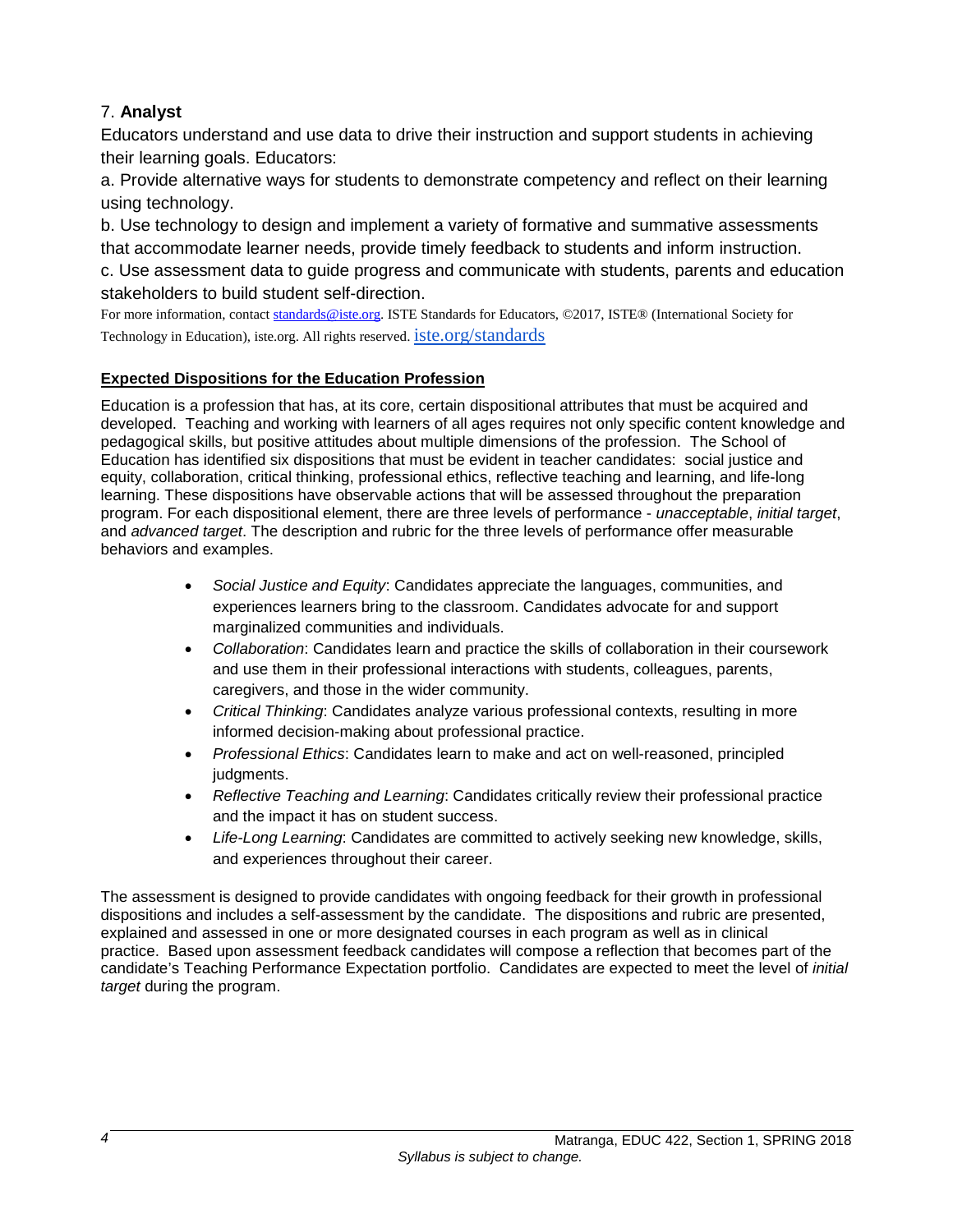### **SCHEDULE/COURSE OUTLINE**

<span id="page-6-0"></span>

| <b>Date</b>                                   | <b>Topic</b>                                               | <b>Assignments</b>                                                                                                                 | <b>Due Date</b>                                                                                                |
|-----------------------------------------------|------------------------------------------------------------|------------------------------------------------------------------------------------------------------------------------------------|----------------------------------------------------------------------------------------------------------------|
| Week 1<br><b>Jan. 23</b><br>$(In-$<br>person) | Introductions<br>&<br><b>Course Overview</b>               | <b>Forum Post:</b><br>1. Initial Post<br>2. 2 Peer Responses<br><b>Assignment:</b>                                                 | 1. Thursday, January 25, 11:55 pm<br>2. Saturday, January 27, 11:55 pm                                         |
|                                               |                                                            | <b>Complete Student Survey</b><br><b>Statement of Own Work</b>                                                                     | 3. Saturday, January 27, 11:55 pm<br>4. Saturday, January 27, 11:55 pm                                         |
| Week 2<br>(Online)                            | Web 2.0<br>Technologies,<br>Social Media,                  | <b>Forum Post:</b><br>1. Week 2 Reflection                                                                                         | 1. Saturday, February 3, 11:55 PM                                                                              |
|                                               | and Professional<br><b>Learning Networks</b>               | <b>Assignment:</b><br>2. Web 2.0 Tool- Animoto<br>3. Professional Learning Network                                                 | 2. Saturday, February 3, 11:55 pm<br>3. Saturday, February 3, 11:55 pm                                         |
| Week 3<br>(Online)                            | Digital Citizenship                                        | <b>Forum Post:</b><br>1. 2 Peer Responses on week 2<br>reflection forum                                                            | 1. Tuesday, February 6, 11:55 PM                                                                               |
|                                               |                                                            | 2. Week 2 assignment discussion<br>3. Week 3 Reflection                                                                            | 2. Tuesday, February 6, 11:55 pm<br>3. Saturday, February 10, 11:55 pm                                         |
|                                               |                                                            | <b>Assignment:</b><br>4. Digital Citizenship Poster<br>5. Copyright Challenge                                                      | 4. Saturday, February 10, 11:55 PM<br>5. Saturday, February 10, 11:55 PM                                       |
| Week 4<br><b>Feb. 13</b><br>(In-<br>person)   | Student Surveys,<br><b>Instructional Video</b><br>Project, | <b>Forum Post:</b><br>1. 2 Peer Responses on week 3<br>reflection forum<br>2. Week 3 assignment discussion<br>3. Week 3 Reflection | 1. Tuesday, February 13, 11:55 PM<br>2. Tuesday, February 13, 11:55 pm<br>3. Saturday, February 17, 11:55 pm   |
|                                               |                                                            | <b>Assignment:</b><br>4. Student Survey<br>5. Student Survey Responses<br>6. Instructional Video (Pitch)                           | 4. Thursday, February 15, 11:55 PM<br>5. Saturday, February 17, 11:55 PM<br>6. Saturday, February 17, 11:55 PM |
| Week 5<br>(Online)                            | Evaluating<br>Educational<br>Technology                    | <b>Forum Post:</b><br>1. 2 Peer Responses on week 4<br>reflection forum<br>2. Week 4 assignment discussion                         | 1. Tuesday, February 20, 11:55 PM<br>2. Tuesday, February 20, 11:55 pm                                         |
|                                               |                                                            | 3. Week 5 Reflection                                                                                                               | 3. Saturday, February 24, 11:55 pm                                                                             |
|                                               |                                                            | <b>Assignment:</b><br>4. Technology Review-Main Blog Post                                                                          | 4. Saturday, February 24, 11:55 PM                                                                             |
| Week 6<br><b>Feb. 27</b>                      | Using Technology<br>for Assessment                         | <b>Forum Post:</b>                                                                                                                 |                                                                                                                |
| (In-<br>person)                               |                                                            | 1. 2 Peer Responses on week 5<br>reflection forum<br>2. Week 5 assignment discussion<br>3. Week 6 Reflection                       | 1. Tuesday, February 27, 11:55 PM<br>2. Tuesday, February 27, 11:55 PM<br>3. Saturday, March 3, 11:55 PM       |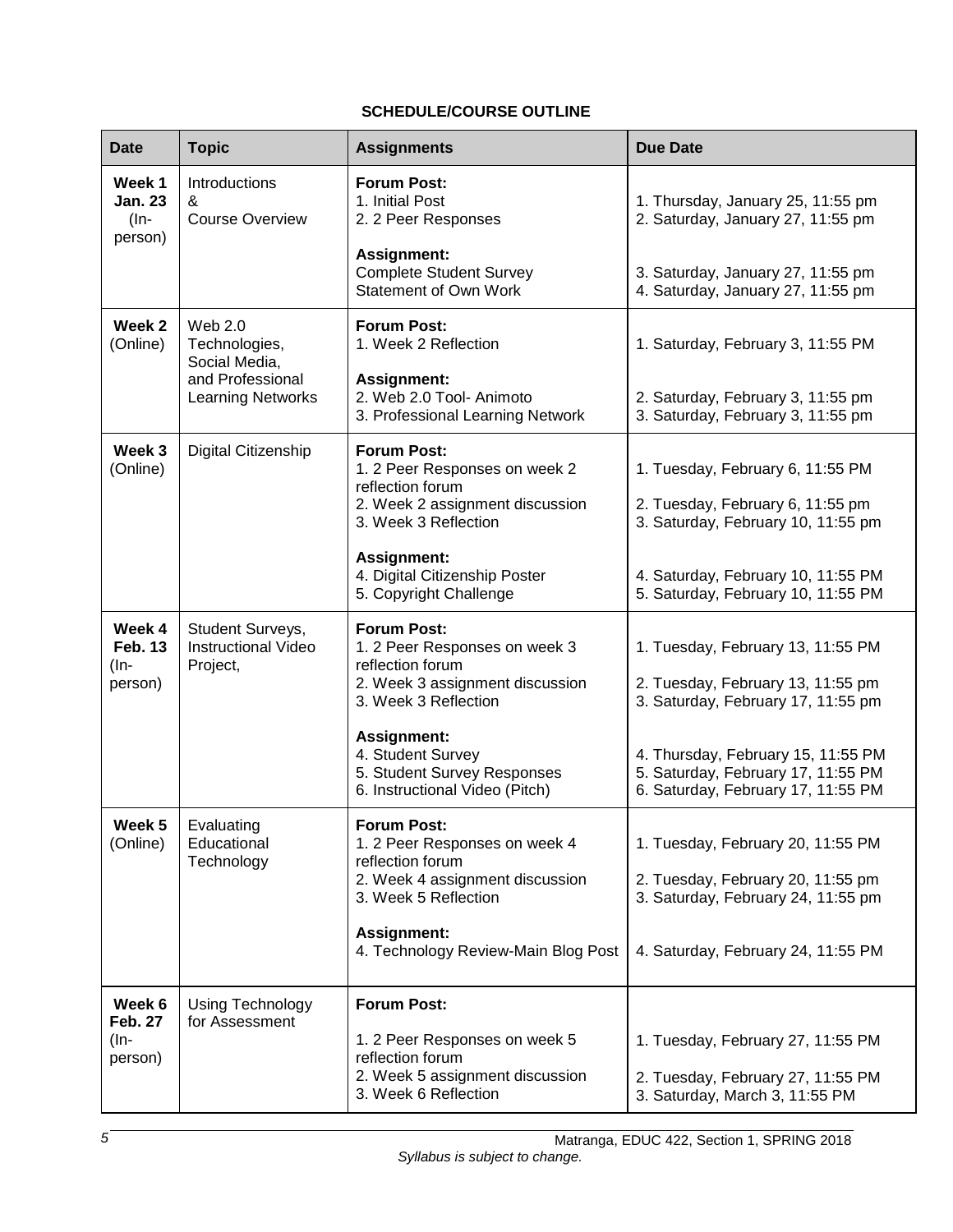|                                                    |                                            | <b>Assignment:</b><br>4. Google Forms Quiz<br>5. Post hyperlink to Quiz<br>6. Quiz Responses<br>7. Google Forms Quiz Scoring<br>Evidence<br>8. Online Gradebook<br>9. Grading Rubric     | 4. Thursday, March 1, 11:55 PM<br>5. Saturday, March 3, 11:55 PM<br>6. Saturday, March 3, 11:55 PM<br>7. Saturday, March 3, 11:55 PM<br>8. Saturday, March 3, 11:55 PM<br>9. Saturday, March 3, 11:55 PM |
|----------------------------------------------------|--------------------------------------------|------------------------------------------------------------------------------------------------------------------------------------------------------------------------------------------|----------------------------------------------------------------------------------------------------------------------------------------------------------------------------------------------------------|
| Week 7<br>(Online)                                 | Project-based<br>Learning                  | <b>Forum Post:</b><br>1. 2 Peer Responses on week 6<br>reflection forum<br>2. Week 6 assignment discussion<br>3. Week 7 Reflection<br><b>Assignment:</b><br>4. Web Hunt                  | 1. Tuesday, March 6, 11:55 PM<br>2. Tuesday, March 6, 11:55 PM<br>3. Saturday, March 10, 11:55 PM                                                                                                        |
|                                                    |                                            | 5. Instructional Video (Storyboarding)                                                                                                                                                   | 3. Saturday, March 10, 11:55 PM<br>3. Saturday, March 10, 11:55 PM                                                                                                                                       |
| Week 8<br>(Online)                                 | Game-based<br>Learning                     | <b>Forum Post:</b><br>1. 2 Peer Responses on week 7<br>reflection forum<br>2. Week 7 assignment discussion<br>3. Week 8 Reflection                                                       | 1. Tuesday, March 13, 11:55 PM<br>2. Tuesday, March 13, 11:55 PM<br>3. Saturday, March 17, 11:55 PM                                                                                                      |
|                                                    |                                            | <b>Assignment:</b><br>4. Video Games                                                                                                                                                     | 4. Saturday, March 17, 11:55 PM                                                                                                                                                                          |
| Week 9                                             | Spring Break - No class or assignments due |                                                                                                                                                                                          |                                                                                                                                                                                                          |
| Week<br>10<br>(Online)                             | Coding in the<br>Classroom                 | <b>Forum Post:</b><br>1. 2 Peer Responses on week 8<br>reflection forum<br>2. Week 8 assignment discussion<br>3. Week 9 Reflection<br><b>Assignment:</b><br>4. Codesters                 | 1. Tuesday, March 27, 11:55 PM<br>2. Tuesday, March 27, 11:55 PM<br>3. Saturday, March 31, 11:55 PM                                                                                                      |
| Week<br>11<br><b>April 3</b><br>$($ In-<br>Person) | Agency and Active<br>Learning              | <b>Forum Post:</b><br>1. 2 Peer Responses on week 10<br>reflection forum<br>2. Week 10 assignment discussion<br>3. Week 11 Reflection<br><b>Assignment:</b><br>4. Active learning lesson | 4. Saturday, March 31, 11:55 PM<br>1. Tuesday, April 3, 11:55 PM<br>2. Tuesday, April 3, 11:55 PM<br>3. Saturday, April 7, 11:55 PM<br>4. Saturday, April 7, 11:55 PM                                    |
| <b>Week</b><br>12<br>(Online)                      | <b>Flipped Classroom</b>                   | <b>Forum Post:</b><br>1. 2 Peer Responses on week 11<br>reflection forum                                                                                                                 | 1. Tuesday, April 10, 11:55 PM                                                                                                                                                                           |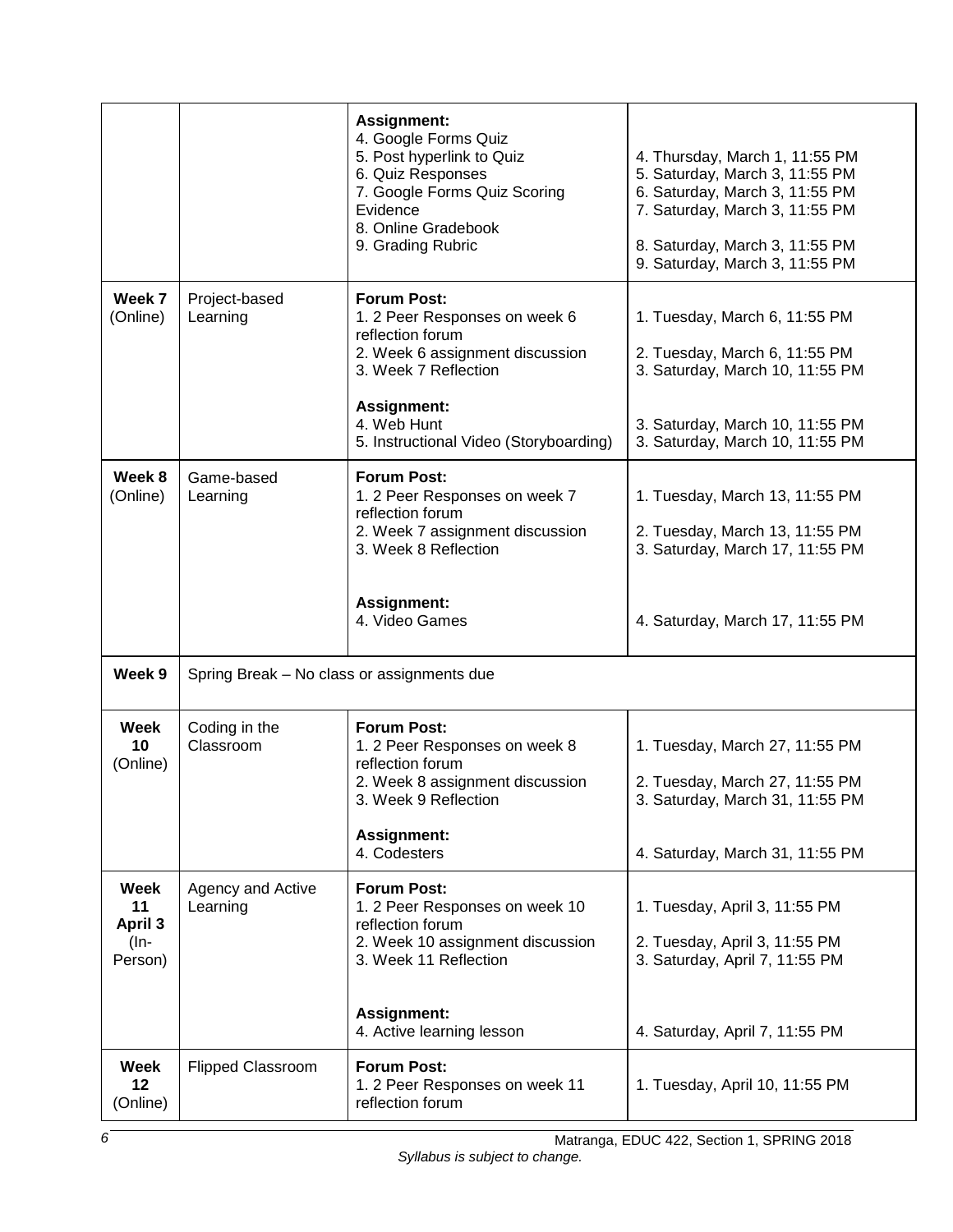|                                        |                                | 2. Week 11 assignment discussion<br>3. Week 12 Reflection                                                                                                                            | 2. Tuesday, April 10, 11:55 PM<br>3. Saturday, April 14, 11:55 PM                                                                      |
|----------------------------------------|--------------------------------|--------------------------------------------------------------------------------------------------------------------------------------------------------------------------------------|----------------------------------------------------------------------------------------------------------------------------------------|
|                                        |                                | <b>Assignment:</b><br>4. Screencast                                                                                                                                                  | 4. Saturday, April 14, 11:55 PM                                                                                                        |
| Week<br>13<br>(Online)                 | Instructional<br>Video Project | <b>Forum Post:</b><br>1. 2 Peer Responses on week 12<br>reflection forum<br>2. Week 12 assignment discussion<br>3. Week 13 Reflection                                                | 1. Tuesday, April 17, 11:55 PM<br>2. Tuesday, April 17, 11:55 PM<br>3. Saturday, April 21, 11:55 PM                                    |
|                                        |                                | <b>Assignments:</b><br>4. Instructional video                                                                                                                                        | 4. Saturday, April 21, 11:55 PM                                                                                                        |
| <b>Week</b><br>14<br>(Online)          | <b>Digital Portfolio</b>       | <b>Forum Post:</b><br>1. 2 Peer Responses on week 13<br>reflection forum<br>2. Week 13 assignment discussion<br>3. Week 14 Reflection<br><b>Assignments:</b><br>4. Digital portfolio | 1. Tuesday, April 24, 11:55 PM<br>2. Tuesday, April 24, 11:55 PM<br>3. Saturday, April 28, 11:55 PM<br>4. Saturday, April 28, 11:55 PM |
| Week<br>15<br>May 1<br>(In-<br>person) | <b>Final Submissions</b>       | <b>Assignment:</b><br>1. Teacher Website<br>2. Reflection paper                                                                                                                      | 1. Saturday, May 5, 11:55 PM<br>2. Saturday, May 5, 11:55 PM                                                                           |
|                                        |                                |                                                                                                                                                                                      |                                                                                                                                        |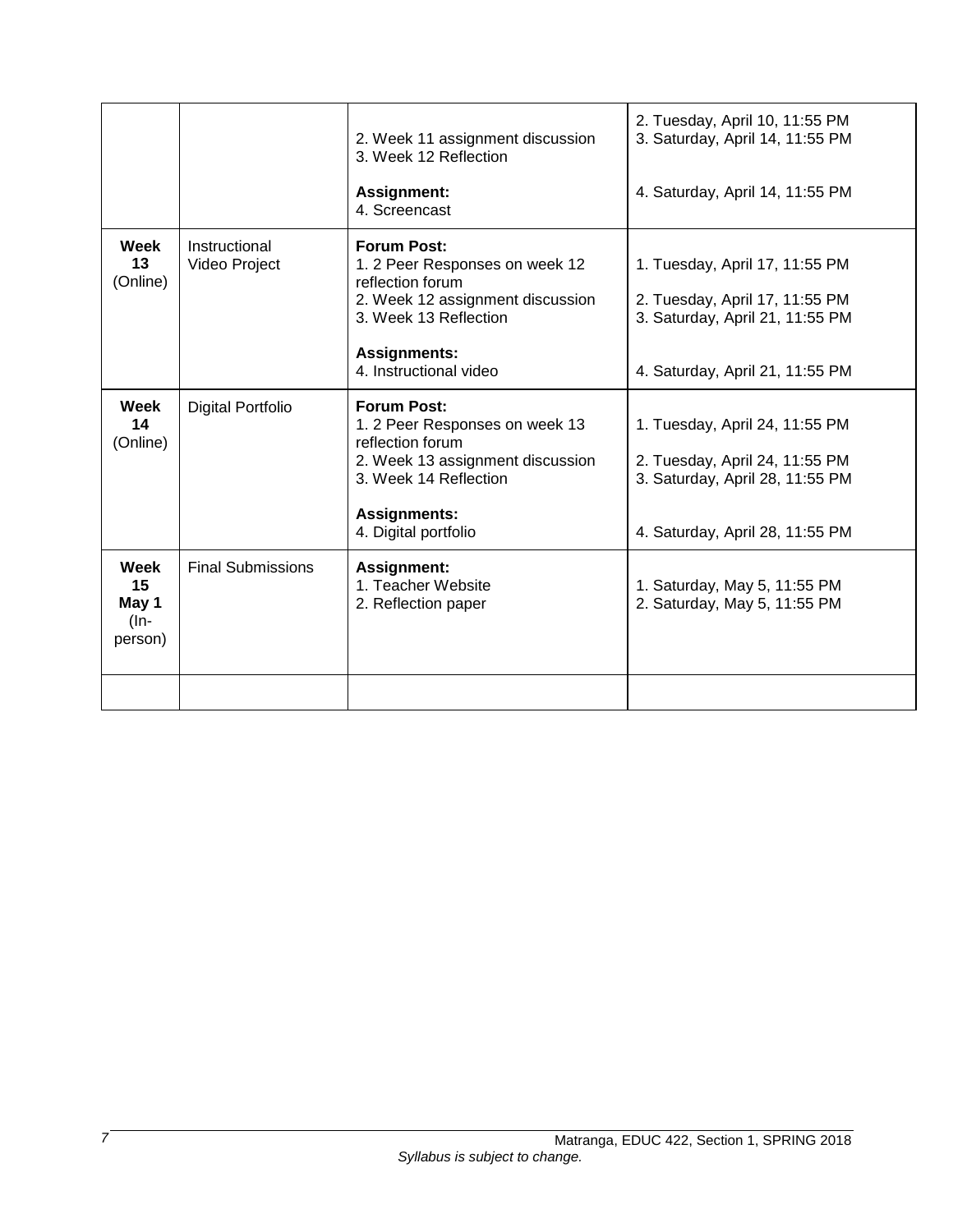### **COURSE REQUIREMENTS AND GRADED COURSE COMPONENTS**

# <span id="page-9-1"></span><span id="page-9-0"></span>**Course Assignments**

| <b>Assignment</b>          | <b>Description</b>                                                                              | <b>Points</b> |  |
|----------------------------|-------------------------------------------------------------------------------------------------|---------------|--|
| <b>Discussion</b>          | Introduction of student to other students: Initial post 15 pt. Peer                             |               |  |
| <b>Forums</b>              | Posts (5 pt. each $x 2$ ) = 10                                                                  | 25            |  |
|                            | Students to complete 11 discussion forum assignments in which                                   |               |  |
|                            | they write their own post and then respond to two other students'                               | 220           |  |
|                            | posts with value-added comments.                                                                |               |  |
|                            | Initial Post (10 pt.)-Peer Posts (5 pt. each x 2) = 20 points x 11:                             |               |  |
|                            | ISTE Teacher Standards 1 Peer responses (5 pt. each x 2)                                        |               |  |
|                            |                                                                                                 | 10            |  |
| <b>Student Survey</b>      | Student Survey is completed to help instructor get to know students                             | 5             |  |
| <b>Statement of Work</b>   | Students provided a signed statement that states all work they                                  | 5             |  |
|                            | complete and submit will be their own.                                                          |               |  |
| <b>Personal Learning</b>   | Students use Web 2.0 tools to build a personal learning network and                             | 30            |  |
| <b>Network</b>             | engage in collaborative learning and professional growth.                                       |               |  |
| Web 2.0 Tool-              | Animoto is a Web 2.0 Tool to create digital stories. Digital                                    | 40            |  |
| Animoto                    | storytelling is a wonderful new medium for telling stories through                              |               |  |
|                            | pictures, videos, and words. Students will create a digital story of                            |               |  |
|                            | themselves to share with their students as a way to visually                                    |               |  |
|                            | introduce themselves to students, parents, and anyone else who                                  |               |  |
|                            | might visit the teacher's website (to be completed later in the                                 |               |  |
|                            | course).                                                                                        |               |  |
| Copyright                  | In this day and age, teachers and students need to pay careful                                  | 20            |  |
| <b>Challenge</b>           | attention to copyright. This exercise will help teachers to develop                             |               |  |
|                            | knowledge about copyright issues.                                                               |               |  |
| <b>Digital Citizenship</b> | Web 2.0 technologies such as social networking sites have changed                               | 40            |  |
| <b>Poster</b>              | the way we learn, share, connect, and communicate. To be able to                                |               |  |
|                            | support appropriate uses of technology in-and-out of their                                      |               |  |
|                            | classrooms, teachers must address new rules, norms, and                                         |               |  |
|                            | responsibilities with respect to privacy, identity, ownership and                               |               |  |
|                            | authorship, credibility, and participation that come with the use of                            |               |  |
|                            | these technologies. For this assignment, you will create a poster                               |               |  |
|                            | that informs students and parents about the issues of digital                                   |               |  |
|                            | citizenship. You will create your poster using one of the following                             |               |  |
|                            | web 2.0 technologies: Google Drawing (accessed through Google                                   |               |  |
| <b>Technology</b>          | Drive), Prezi, and Glogster.<br>To be able to integrate technology into the classroom, teachers | 60            |  |
| <b>Review</b>              | must develop the skills to successfully evaluate different                                      |               |  |
|                            | technologies that exist, and choose the appropriate technology that                             |               |  |
|                            | best meets the needs of their students. For this assignment, you will                           |               |  |
|                            | search, find, test, and write a blog post about a piece of technology                           |               |  |
|                            | that teachers, parents, and students can use to enhance academic                                |               |  |
|                            | content learning. You will create your own blog with Google Blogger,                            |               |  |
|                            | and publish your blog post (40 points), and comment on 4 (20                                    |               |  |
|                            | points) other blogs created by your peers.                                                      |               |  |
| <b>Student Survey</b>      | Teachers need to get to know their students quickly in the beginning                            | 10            |  |
|                            | of the school year. What better way than to have them complete a                                |               |  |
|                            | survey. Teachers will create a survey using Google Forms. Once                                  |               |  |
|                            | students complete the survey, the teacher can view the results in a                             |               |  |
|                            | Google Sheets.                                                                                  |               |  |
| <b>Web Hunt</b>            | Teachers need to have lessons before they start teaching. There                                 | 40            |  |
|                            | are multiple ways to integrate technology into classroom instruction.                           |               |  |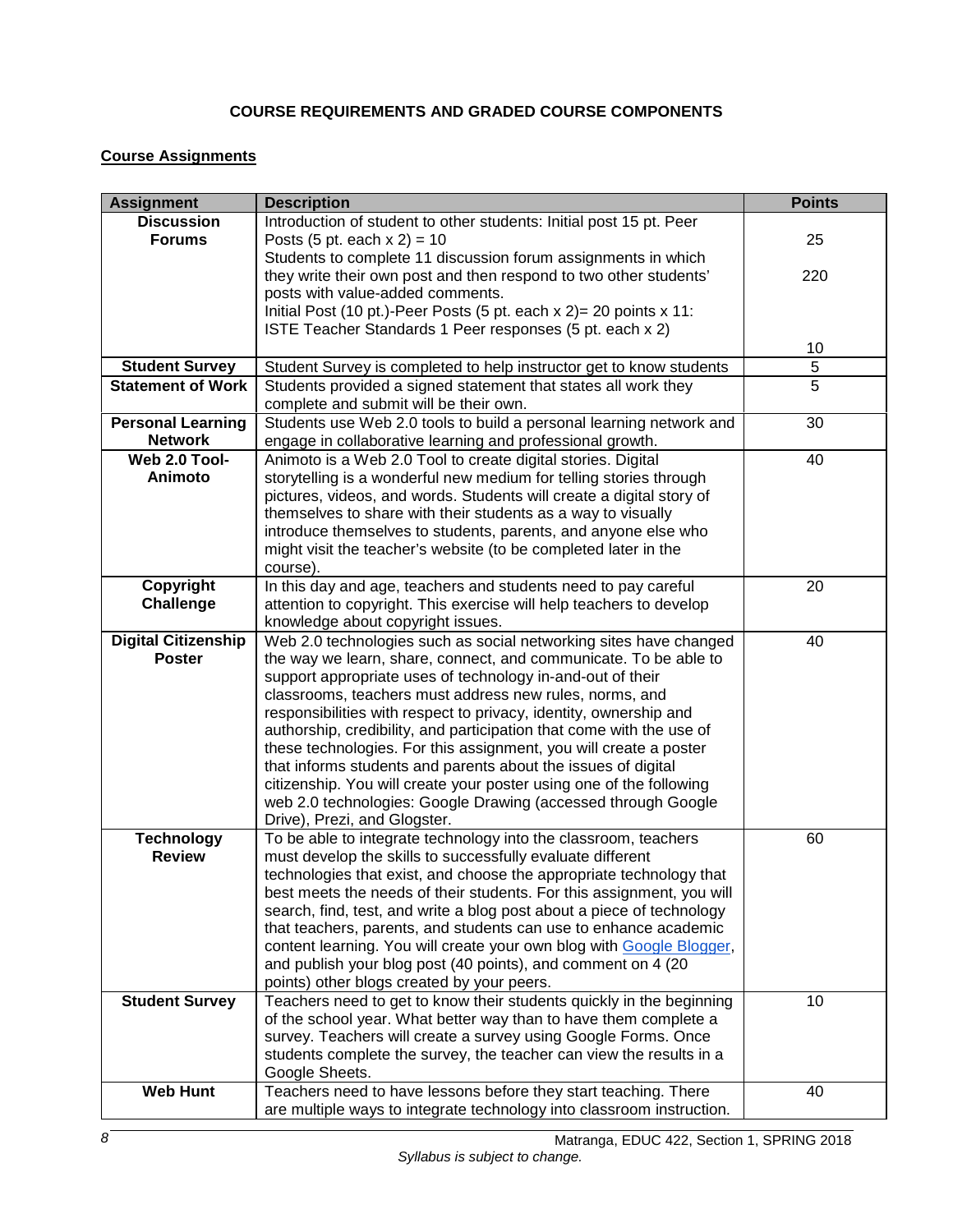|                                              | Critical and creative thinking skills are two important skills teachers<br>need to develop to be able to identify appropriate technology tools<br>to support students' learning process. For this assignment, you will<br>create a classroom activity utilizing a Web Hunt. Students will create<br>a lesson that can be used in their intended classroom. The lesson<br>will be based on the content area and grade level the teacher<br>intends to teach, matching it with state teaching standards. Drawing<br>upon an inquiry-based and problem-based pedagogy of learning, a<br>Web Hunt facilitates the process of students developing an in-depth<br>understanding of a topic through exploring the web.                                               |                                                                                                                              |
|----------------------------------------------|---------------------------------------------------------------------------------------------------------------------------------------------------------------------------------------------------------------------------------------------------------------------------------------------------------------------------------------------------------------------------------------------------------------------------------------------------------------------------------------------------------------------------------------------------------------------------------------------------------------------------------------------------------------------------------------------------------------------------------------------------------------|------------------------------------------------------------------------------------------------------------------------------|
| <b>Assessment</b><br>Tools:                  | Technology offers a variety of tools that can be used in the<br>classroom to track student progress and assess their learning. It can<br>also be used to facilitate communication between the teacher and<br>the students as well as parents about student growth and<br>development. Using technology tools for assessment allows<br>teachers to be more efficient and productive as they can document<br>and analyze student data in a virtual space. For this assignment,<br>you will engage in the authentic practices of teachers by designing<br>assessment items, measuring student learning, analyzing student                                                                                                                                        | <b>Google Form</b><br>Quiz<br>20<br><b>Google Form</b><br><b>Quiz Scoring</b><br><b>Evidence</b><br>5<br><b>Rubric</b><br>10 |
|                                              | learning, and communicating student learning to students and<br>parents using a variety of technology tools.                                                                                                                                                                                                                                                                                                                                                                                                                                                                                                                                                                                                                                                  | Online<br><b>Gradebook</b><br>10                                                                                             |
| <b>Video Games</b>                           | Today, we live in a world of constant change where social practices<br>are evolving around new computing and digital technologies that<br>allow people to connect, communicate, learn, play, and work in<br>ways that are different than the previous century. Children need to<br>develop a broader set of competencies that cut across disciplinary<br>boundaries to solve new and complex problems facing the world.<br>One highly engaging technology that provides opportunities for both<br>content learning and the development of these skills is video games.<br>In this assignment, you will develop an in-depth understanding of<br>video games by playing a game, analyzing a game, and writing a<br>reflective blog post on the game you played. | 40                                                                                                                           |
| Coding in the<br><b>Classroom</b>            | It is essential that teachers become familiar with the teaching of<br>coding in the classroom. More and more jobs have something to do<br>with coding. Teachers need to develop a level of comfort and<br>confidence when it comes to teaching coding. Teacher will gain<br>knowledge about the world of coding and practice some coding on<br>their own.                                                                                                                                                                                                                                                                                                                                                                                                     | 60                                                                                                                           |
| <b>Active learning</b><br>lesson             | This assignment supports students in thinking about to use<br>technology to promote active learning environments. The student<br>will gain experience considering ways in which technology can<br>enhance collaboration, elicit student thinking and provide students<br>with agency in the classroom.                                                                                                                                                                                                                                                                                                                                                                                                                                                        | 50                                                                                                                           |
| <b>Screencast</b>                            | In schools now, teachers need to use technology to communicate<br>with more clarity and impact than you can with written words alone.<br>Screencasting allows the teachers to do this. Teachers can create a<br>screencast to record a video of their screen. Screencasts allows<br>teachers to record procedures and answer common questions, give<br>students audio-visual feedback (the next best thing to a 1:1<br>conversation), record lessons that students can access anytime,<br>anywhere, make a video to help your substitute teacher if you have<br>to miss class.                                                                                                                                                                                | 20                                                                                                                           |
| <b>Instructional</b><br><b>Video Project</b> | Students will work individually or in pairs (your choice) to create an<br>instructional video (3-5 minutes) for classroom use. Students will<br>identify the content standards that are met with the instructional                                                                                                                                                                                                                                                                                                                                                                                                                                                                                                                                            | Pitch<br>10<br>Storyboard                                                                                                    |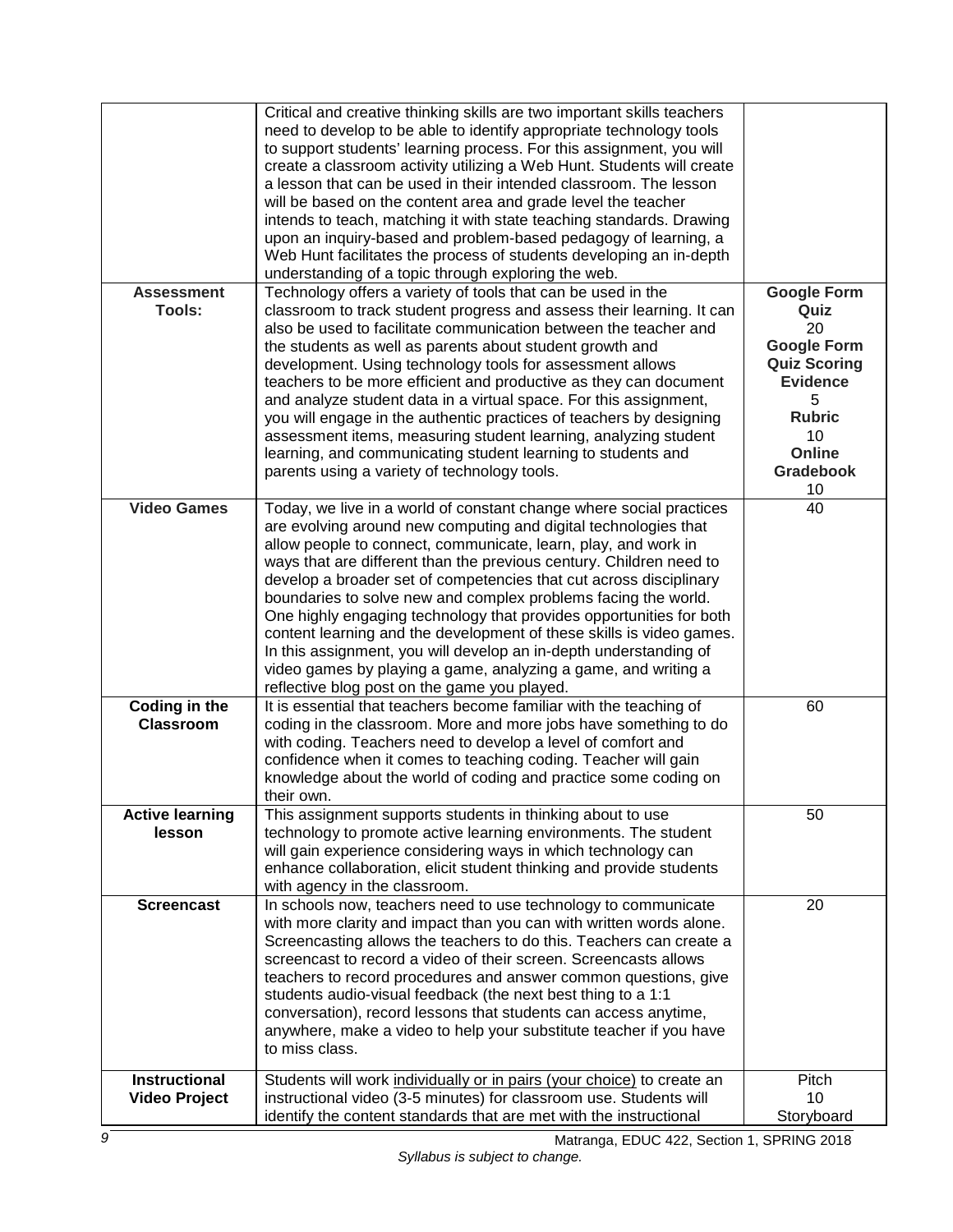|                                                                                                                                     | video, and the grade level. Students will create a pitch for their<br>project and storyboard for the instructor to approve. Students will<br>use a digital camera or other camera, edit video files, and upload<br>their video and share it on YouTube.                                                                                                                                                                                          | 20<br><b>Final Video</b><br>70                                                                                |
|-------------------------------------------------------------------------------------------------------------------------------------|--------------------------------------------------------------------------------------------------------------------------------------------------------------------------------------------------------------------------------------------------------------------------------------------------------------------------------------------------------------------------------------------------------------------------------------------------|---------------------------------------------------------------------------------------------------------------|
| <b>Digital Portfolio</b><br>Submitted at end of<br>semester-students to be<br>adding to digital portfolio<br>as semester progresses | For teachers to easily share their what they have completed in the<br>class and to practice with a digital portfolio, teachers will create a<br>digital portfolio of their assignments using Google Sites.                                                                                                                                                                                                                                       | 40                                                                                                            |
| <b>Teacher Website</b><br>Submitted at end of<br>semester-students<br>should develop early in<br>the semester                       | Students will create a teacher website with Google Sites to create a<br>website for teacher's to share about their class and its rules,<br>activities, resources and more.                                                                                                                                                                                                                                                                       | 50                                                                                                            |
| <b>Reflection Paper</b>                                                                                                             | Students will collect their weekly reflections into a single document,<br>review their reflections, and document growth throughout the<br>semester. The focus will be on identifying key changes in the<br>students' thinking and connecting those changes to particular<br>assignments and/or discussions. Each student will submit their<br>analysis of reflections and a 3-4 page paper that discusses the<br>analysis and documented growth. | 70<br><b>ISTE Teacher</b><br>Standards 1-7<br>$(10 \text{ pt. each.})$<br><b>Final Submission</b><br>(10 pt.) |
| <b>Professional</b><br><b>Disposition</b>                                                                                           | Students are expected to have a positive and professional<br>disposition toward learning and teaching. Students should help each<br>other to create a positive learning environment for everyone. This<br>means have a positive attitude and actively participate in discussion<br>forums and other activities with other students and online.                                                                                                   | 20                                                                                                            |
|                                                                                                                                     | <b>Total Points</b>                                                                                                                                                                                                                                                                                                                                                                                                                              | 1000                                                                                                          |

Detailed information is provided on Cougar Courses. Please note that modifications may occur at the discretion of the instructor. In addition to the assignments described above, performance assessment will be on student's cooperation and flexibility in response to unforeseen challenges and student's ability to perform tasks using a variety of technology tools.

### <span id="page-11-0"></span>**Grading Standards**

All assignments, requirements, due dates and scoring rubrics will be available through Cougar Courses. *You are responsible to successfully submit all assignments, review instructor's feedback, and track your grades and progress in the course.* In order to successfully complete this course, all assignments must be completed at an acceptable level noted on assignment directions. All assignments are due by 11:55 p.m. on the due date, unless specified otherwise. **No credit will be awarded if you miss the deadline for posting on discussion forums.**

### <span id="page-11-1"></span>**Course Grades**

Final grades are calculated on the standard of:

| A: 93% - 100%     | A-: 90% - 92% | B+: 87% - 89% | B: 83% - 86%  |
|-------------------|---------------|---------------|---------------|
| $B - 80\% - 82\%$ | C+: 77% - 79% | C: 73% - 76%  | C-: 70% - 72% |
| $D: 60\% - 69\%$  | F: below 60   |               |               |

Failure to complete this course with a grade of C+ or higher will prohibit a teacher candidate from entering a teaching credential program.

### **Final Exam Statement**

There will be no final exam. The digital portfolio assignment submitted at the end of the semester provides the student and instructor with a summary of learning for the EDUC 422.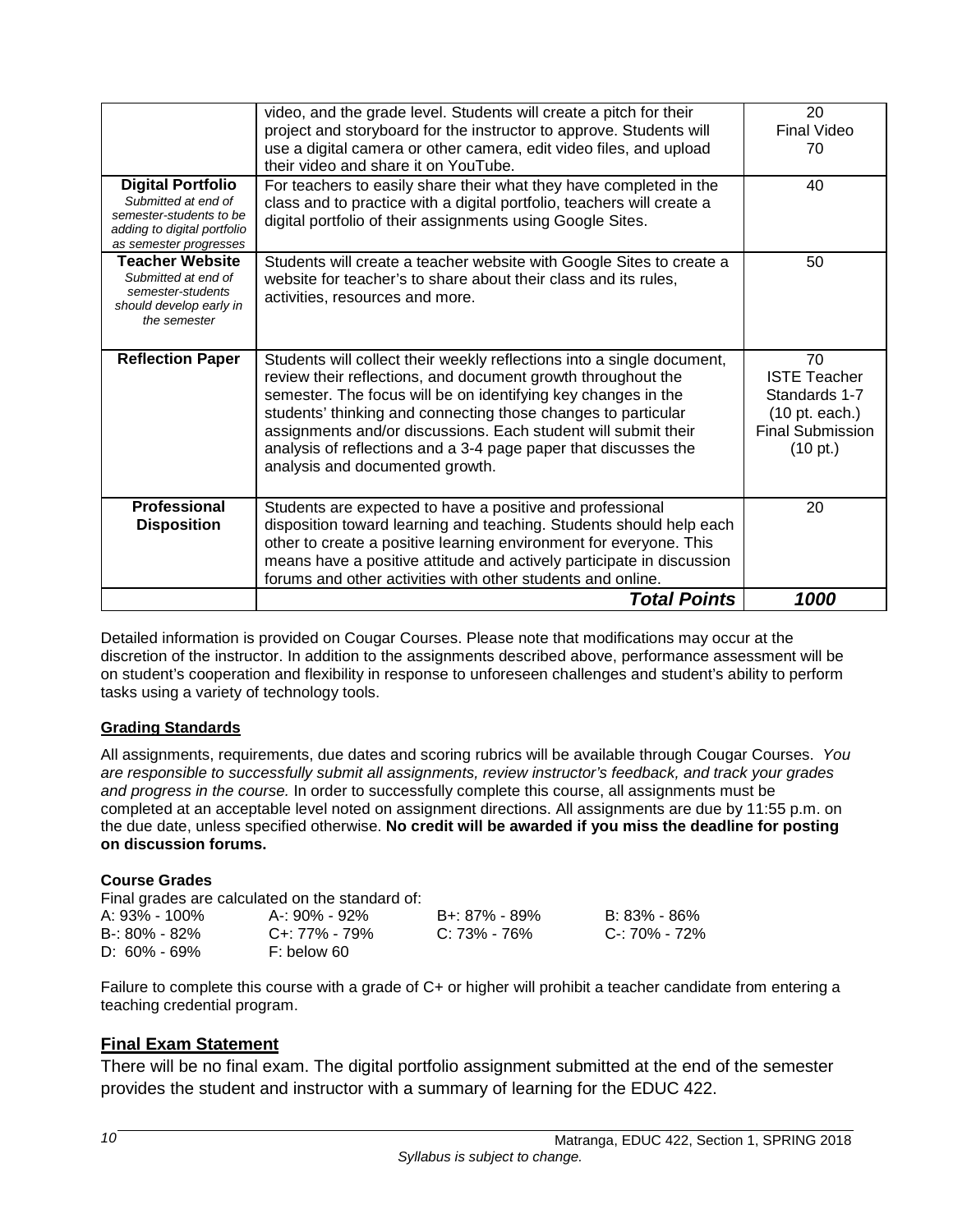### **School of Education/Course Attendance Policy**

Due to the dynamic and interactive nature of courses in the School of Education, all candidates (course participants) are expected to participate actively. Should the candidate (course participants) have extenuating circumstances, s/he should contact the instructor as soon as possible. *(Adopted by the COE Governance Community, December, 1997).*

### <span id="page-12-0"></span>**Policy on Late/Missed Work**

*Late assignment policy:* 10% deduction for being one day late, 20% deduction two days late, 30% deduction three days late, and so on. After a week, no assignments will be accepted. If extraordinary circumstances occur, please contact the instructor BEFORE the deadline.

### <span id="page-12-1"></span>**Student Collaboration Policy**

Some assignments in this course require students to collaborate. It is expected that all participants in this course to cooperate, share in collaborative assignments by being responsible for shared work divisions, meeting deadlines and ensuring collaborative assignments are completed in the best format possible.

### **GENERAL CONSIDERATIONS**

### <span id="page-12-3"></span><span id="page-12-2"></span>**CSUSM Academic Honesty Policy**

Students will be expected to adhere to standards of academic honesty and integrity, as outlined in the Student Academic Honesty Policy. All assignments must be original work, clear and error-free. All ideas/material that are borrowed from other sources must have appropriate references to the original sources. Any quoted material should give credit to the source and be punctuated accordingly.

Academic Honesty and Integrity: Students are responsible for honest completion and representation of their work. Your course catalog details the ethical standards and penalties for infractions. There will be zero tolerance for infractions. If you believe there has been an infraction by someone in the class, please bring it to the instructor's attention. The instructor reserves the right to discipline any student for academic dishonesty, in accordance with the general rules and regulations of the university. Disciplinary action may include the lowering of grades and/or the assignment of a failing grade for an exam, assignment, or the class as a whole.

Incidents of Academic Dishonesty will be reported to the Dean of Students. Sanctions at the University level may include suspension or expulsion from the University.

Refer to the full Academic Honesty Policy at: [http://www.csusm.edu/policies/active/documents/Academic\\_Honesty\\_Policy.html](http://www.csusm.edu/policies/active/documents/Academic_Honesty_Policy.html)

### <span id="page-12-4"></span>**Plagiarism**

As an educator, it is expected that each candidate (course participant) will do his/her own work, and contribute equally to group projects and processes. Plagiarism or cheating is unacceptable under any circumstances. If you are in doubt about whether your work is paraphrased or plagiarized see the Plagiarism Prevention for Students website [http://library.csusm.edu/plagiarism/index.html.](http://library.csusm.edu/plagiarism/index.html) If there are questions about academic honesty, please consult the University catalog.

### <span id="page-12-5"></span>**Students with Disabilities Requiring Reasonable Accommodations**

Students with disabilities who require reasonable accommodations must seek approval for services by providing appropriate and recent documentation to the Office of Disability Support Services (DSS). This office is in Craven Hall 4300, contact by phone at (760) 750-4905, or TTY (760) 750-4909. Students authorized by DSS to receive reasonable accommodations should meet with their instructor during office hours. Alternatively, in order to ensure confidentiality, in a more private setting.